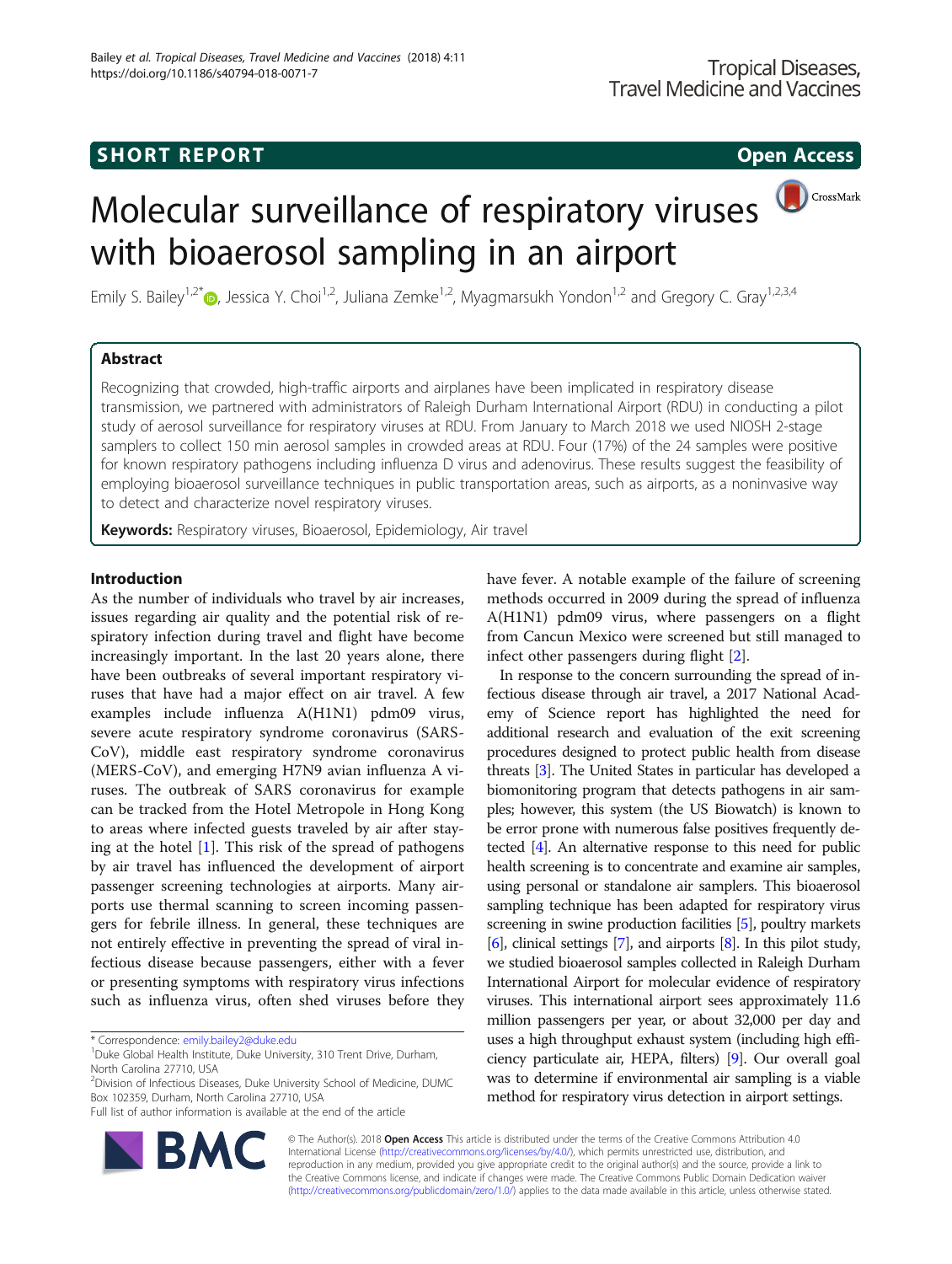#### Methods and materials

#### Ethics approval and study location

"Exemption from review" status was granted to this study by the Institutional Review Board at Duke University, given that the methods involved did not include contact with human subjects. Permission and collaboration from the appropriate coordinating bodies at Raleigh-Durham International Airport (RDU) was sought and obtained prior to the start of the collection period. Staff members at RDU assisted in the coordination of sampling devices during the study period.

#### Bioaerosol sampling

Sampling at RDU Terminal 2 took place during a 9-week period from January 10th to March 7th, 2018. During this time, 12 sampling sessions of 150 min resulted in 24 sample collections generating 72 individual samples to be analyzed for a panel of respiratory viruses.

The sampling devices were NIOSH BC 251 Personal Aerosol Samplers that featured two stages of collection and a polytetrafluoroethylene (PTFE) back-up filter (.03 μm pore, 37 mm). The two stages filtered pathogens greater than  $4 \mu m$  or  $1-4 \mu m$  in size and the back-up filter captured pathogens less than 1 μm in size. Thus, each sampler produced three samples per sampling period. An AirCheck XR5000 Sample Pump (Cat. # 210–5000, SKC, Inc., Eighty-Four, PA) was used to circulate environmental air through the samplers at a calibrated rate of 3.5 l per minute throughout the sampling period.

The sampling periods were scheduled during high-traffic times of domestic and international flight arrivals and departures. The samplers were set up on tripods approximately 1.5 m above the ground (approximately breathing level), at two different locations within the RDU Baggage Claim areas (between baggage carousels that were the focal points of the arriving flyers) and at each end of the terminal departure gates. During each sampling period, environmental temperature, humidity, and general meteorological outlook were noted. At the end of each session, the location, time, sampler number, pump number, and run time was recorded for each sampling device.

#### Sampling processing

Samples were transported back to the Duke One Health Research Laboratory immediately following sample collection. At this time, sterile virus collection medium (PBS with 0.5% BSA) was used to soak the filters and catchment containers for each stage. This medium was then aliquoted into 2.0 mL cryovials, which were promptly stored at − 80 °C for future molecular analyses.

#### Molecular assays

Detection of influenza A/B/C/D, human enterovirus, human adenovirus, and human coronavirus was performed using previously published real-time polymerase chain reaction (qPCR) and real-time reverse transcription polymerase chain reaction (qRT-PCR) assays with DNA or cDNA positive controls and negative controls of nuclease-free water (Additional file [1](#page-3-0): Table S1).

Viral RNA was extracted from stored samples with the QIAmp Viral RNA Mini Kit (QIAGEN, INC., Valencia, CA), and then analyzed with qRT-PCR assays utilizing Superscript® III Platinum One-Step qRT-PCR System with Platinum® Taq DNA Polymerase (Thermo Fisher Scientific, Inc., Waltham, MA) for influenza A  $[10, 11]$  $[10, 11]$  $[10, 11]$  $[10, 11]$ , influenza B  $[10, 12]$  $[10, 12]$  $[10, 12]$  $[10, 12]$  $[10, 12]$ , influenza C  $[13]$ , influenza D  $[10]$ , human coronavirus [\[14,](#page-4-0) [15](#page-4-0)], and human enterovirus [[14](#page-4-0)]. Gel-based RT-PCR assays detected for pan-species coro-naviruses [\[14\]](#page-4-0) with Superscript<sup>®</sup> III Platinum One-Step RT-PCR System with Platinum® Taq DNA Polymerase (Thermo Fisher Scientific, Inc., Waltham, MA).

Viral DNA was extracted utilizing the QIAamp DNA Blood Mini Kit (QIAGEN, Inc. Valencia, CA), then analyzed for human adenovirus [\[15\]](#page-4-0) by real-time PCR (qPCR) assay [\[16\]](#page-4-0) with the Sso Advanced Universal Probes Supermix (Bio-Rad, Hercules, CA). Adenovirus-positive specimens were further confirmed using previously described two-step molecular assays with focus on the hexon gene [[17](#page-4-0)]. Analysis for pan-species adenovirus [[18](#page-4-0)] was performed on extracted viral DNA using the Platinum® Taq DNA Polymerase Kit (Thermo Fisher Scientific Inc., Waltham, MA). Sequencing of resultant amplified product from both the pan-species assay and the hexon assay was performed by Eton Bioscience (Eton Bioscience, Inc., Raleigh, NC, USA). Sequences were then aligned, edited, and compared to the NCBI sequence database using the BLAST application of BioEdit 7.1.9 (Ibis Biosciences, Carlsband, CA, USA).

#### Results

A total of 24 NIOSH 2-stage samples were collected (Table [1](#page-2-0)). Overall, 4 (17%) out of 24 samples indicated evidence of at least 1 respiratory pathogen, with 1 (4.1%) positive for influenza D and 3 (12.5%) positive for adenovirus. Samples were most frequently positive in the 4 μm or 1–4 μm particle size ranges with one adenovirus and the influenza D sample detected at 4 μm and two adenovirus positives detected at 1–4 μm. Two (67%) of the 3 adenovirus-positive specimens, samples 16 and 19, were successfully sequenced using the panadenovirus assay and were found to be human adenovirus type 1 (NCBI accession number AF534906.1). Adenoviruses were detected more frequently in the baggage claim 2 area, with 2 (2.8%) positive samples detected in that area. None of the 72 samples were positive for influenza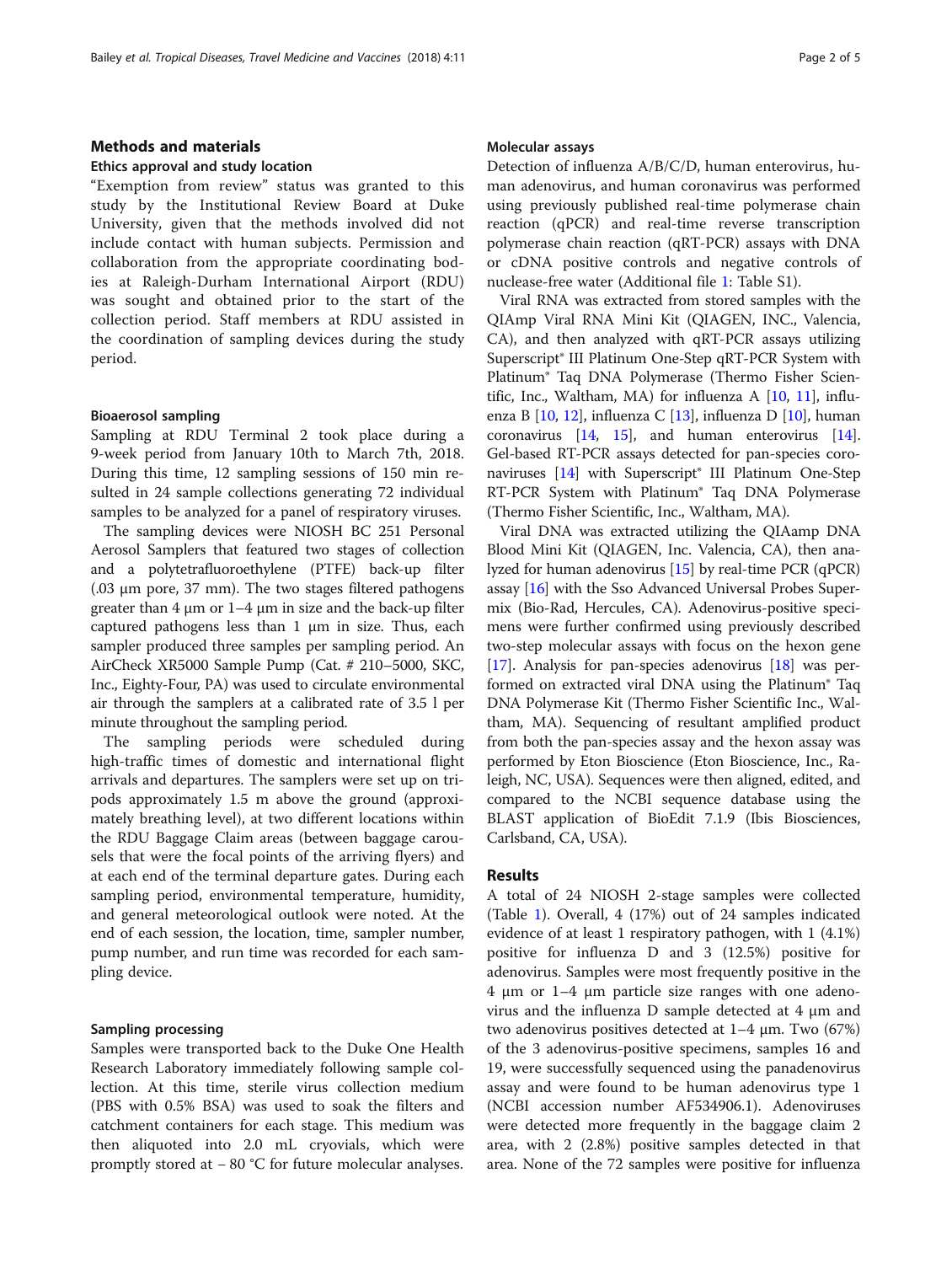| Sample ID      | Temp (°F) | RH (%)    | Site            | FluA                     | FluB                     | FluC                     | FluD              | AdV                      | PanAdV            | CoV                      | PanCoV                         |
|----------------|-----------|-----------|-----------------|--------------------------|--------------------------|--------------------------|-------------------|--------------------------|-------------------|--------------------------|--------------------------------|
| 1              | 74.0      | 32.1      | Baggage Claim 1 | -                        | $\equiv$                 | $\overline{\phantom{0}}$ | $\qquad \qquad -$ | $\qquad \qquad -$        | $\qquad \qquad -$ | $\qquad \qquad -$        | $\overline{\phantom{0}}$       |
| $\overline{2}$ |           |           | Baggage Claim 2 | -                        |                          |                          |                   |                          |                   |                          |                                |
| 3              | 68.9      | 44.5      | Baggage Claim 1 | $\overline{\phantom{0}}$ |                          | $\overline{\phantom{0}}$ |                   |                          |                   | $=$                      |                                |
| $\overline{4}$ |           |           | Baggage Claim 2 |                          |                          |                          |                   |                          |                   |                          |                                |
| 5              | 72.1      | 26.8      | Terminal 2A     |                          |                          | -                        |                   | $\overline{\phantom{m}}$ | -                 | -                        | $\qquad \qquad \longleftarrow$ |
| 6              |           |           | Terminal 2B     |                          |                          |                          |                   |                          |                   |                          |                                |
| 7              | 63.6      | 25.1      | Terminal 2A     | -                        | $\overline{\phantom{0}}$ | $\overline{\phantom{0}}$ |                   | $\qquad \qquad -$        | -                 | $\overline{\phantom{0}}$ | $\overline{\phantom{0}}$       |
| 8              |           |           | Terminal 2B     |                          |                          |                          |                   |                          |                   |                          |                                |
| 9              | 71.0      | 38.0      | Baggage Claim 1 | $\overline{\phantom{m}}$ |                          | $\overline{\phantom{0}}$ |                   | $\overline{\phantom{0}}$ |                   |                          |                                |
| 10             |           |           | Baggage Claim 2 | $\equiv$                 |                          | -                        |                   |                          |                   |                          |                                |
| 11             | 73.4      | 52.2      | Terminal 2A     |                          | $\overline{\phantom{0}}$ | $\overline{\phantom{0}}$ |                   | $\qquad \qquad -$        | -                 | -                        |                                |
| 12             |           |           | Terminal 2B     |                          |                          | -                        |                   |                          |                   |                          |                                |
| 13             | <b>ND</b> | <b>ND</b> | Baggage Claim 1 | $\equiv$                 | $\overline{\phantom{0}}$ | $\overline{\phantom{0}}$ | $^{+}$            | $\qquad \qquad -$        |                   |                          | $\equiv$                       |
| 14             |           |           | Baggage Claim 2 |                          |                          | $\overline{\phantom{0}}$ |                   |                          |                   |                          |                                |
| 15             | 70.07     | 39.5      | Terminal 2A     |                          | -                        | $\equiv$                 |                   | $\qquad \qquad -$        | $\! + \!\!\!\!$   | $\overline{\phantom{0}}$ | $\overline{\phantom{0}}$       |
| 16             |           |           | Terminal 2B     |                          |                          | -                        |                   |                          | $\! + \!\!\!\!$   |                          |                                |
| 17             | 71.4      | 60.4      | Terminal 2A     | $\overline{\phantom{0}}$ | $\overline{\phantom{0}}$ | $\overline{\phantom{0}}$ |                   | $\overline{\phantom{0}}$ | ÷                 |                          |                                |
| 18             |           |           | Terminal 2B     |                          |                          |                          |                   |                          |                   |                          |                                |
| 19             | 78.6      | 52.9      | Baggage Claim 1 | $\overline{\phantom{m}}$ |                          | $\overline{\phantom{0}}$ |                   | $\overline{\phantom{0}}$ |                   |                          |                                |
| 20             |           |           | Baggage Claim 2 | -                        |                          |                          |                   |                          |                   |                          |                                |
| 21             | 77.1      | 36.0      | Baggage Claim 1 | -                        | $\overline{\phantom{0}}$ | $\overline{\phantom{0}}$ | -                 | $\overline{\phantom{0}}$ | $\equiv$          |                          |                                |
| 22             |           |           | Baggage Claim 2 |                          |                          |                          |                   |                          |                   |                          |                                |
| 23             | 71.2      | 30.8      | Baggage Claim 1 |                          |                          |                          |                   |                          |                   |                          |                                |
| 24             |           |           | Baggage Claim 2 | ÷,                       |                          |                          |                   |                          |                   |                          | $\equiv$                       |

<span id="page-2-0"></span>Table 1 Molecular results for aerosol sampling four sites in RDU Airport, January–March, 2018

Abbreviations: Temp temperature, ND not detected, RH relative humidity, FluA influenza A virus, FluD influenza D virus, FluC influenza C virus, FluD influenza D virus, AdV adenovirus, CoV coronavirus

A, influenza B, influenza C, or coronaviruses. Although not the focus of our study, we did not detect viable viruses using culture analysis associated with positive aerosol samples at RDU airport.

During sampling, air temperature ranged from 63.6 °F to 78.6 °F and the relative humidity (RH) ranged from 25.1 to 60.4% (Table 1). There was no statistically significant difference between the mean air temperature or the mean RHs between the groups of samples that were positive or negative for respiratory viruses.

## **Discussion**

In this pilot aerosol study, we conducted surveillance for human and zoonotic respiratory viruses in an airport setting over a period of nine weeks from January to March 2018. We detected respiratory viruses in 17% of the aerosol samples collected. Through our surveillance, we observed molecular evidence of influenza D virus and adenovirus in aerosol samples through non-invasive and non-disruptive environmental sampling techniques. This sampling approach was particularly important in an

airport setting, where large numbers of passengers either sat near or passed by the samplers in the terminal or baggage claim.

This study of aerosols conducted in an airport is likely the first of its kind in the United States. Our detection of adenoviruses in aerosol samples is comparable to similar studies conducted in an airport and other settings [\[5](#page-3-0), [7\]](#page-3-0). Although respiratory adenoviruses are not typically considered to have as much of an impact as other respiratory viruses, such as influenza viruses, well-documented outbreaks of novel adenovirus strains causing severe respiratory infections have occurred [\[19](#page-4-0)]. Despite the fact that the adenoviruses detected in this study were detected using our panspecies molecular assay, upon sequencing, they were identified as human adenoviruses. We did not find evidence of novel or zoonotic viruses in aerosol samples, potentially due to the high throughput ventilation system in place at RDU airport. Another limitation of this study was the inability to link aerosol results with individual passengers, or individual planes. Using this detection method, we were only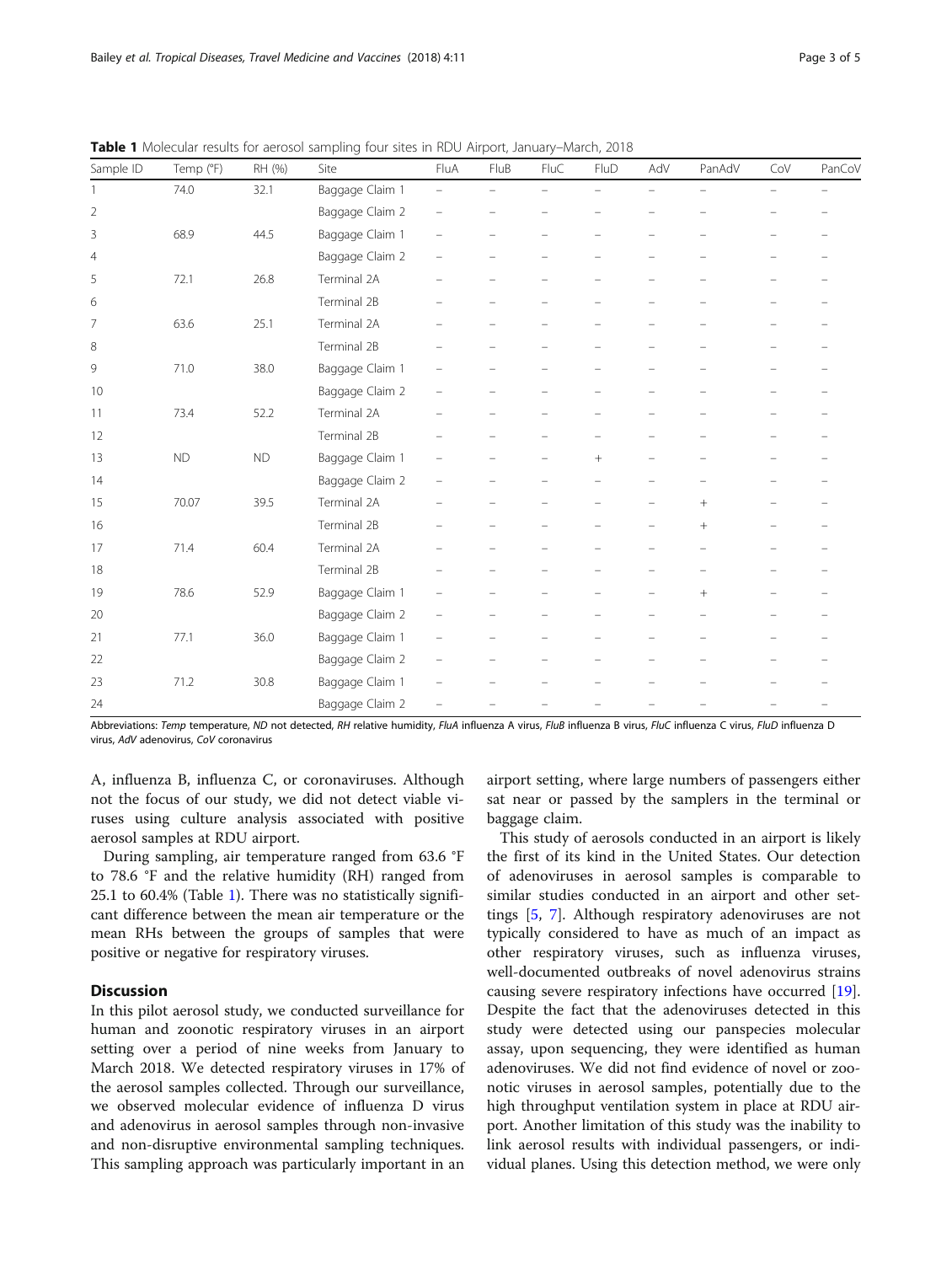<span id="page-3-0"></span>able to detect viruses from one source (aerosols). As the airport is a high traffic area, and the focus of this study was focused on environmental air sampling, it is not clear which people were harboring the detected viruses. Additionally, as this airport uses a high throughput (HEPA filtered) ventilation system it was not possible to determine the effect of high quality air circulation on our virus detection based on the methods described here and we may not have captured all virus present at the sampling locations.

Despite these limitations, the results of this study suggest that aerosol sampling is a useful technique for respiratory virus surveillance in high traffic and crowded areas such as airports. Aerosol sampling has advantages in that it minimally interrupts walking traffic in busy places, is simple in setup and operation, and the processing procedures for isolating the viral nucleic acid is relatively simple [7]. Together with our finding that 17% of collected aerosol samples showed molecular evidence for at least one respiratory pathogen and the ease of aerosol sampler use, our findings suggest that travelers may be sharing respiratory viruses in airports and other high-traffic areas. Such areas may, therefore, benefit from aerosol sampling to strengthen surveillance to protect the public from respiratory viruses. This strengthened surveillance may also support public health responses to respiratory virus detection by allowing airports, or other high traffic areas employing these methods, to recommend interventions (such as respirators or masks) to at risk travelers.

## Additional file

[Additional file 1:](https://doi.org/10.1186/s40794-018-0071-7) Table S1. Primer and probe sequences for rPCR and rRT-PCR. Full primer and probe sequences for rPCr and rRT-PCR, including references. (DOCX 13 kb)

#### Abbreviations

(BLAST): Basic Local Alignment Search Tool; (cDNA): complementary deoxyribonucleic acid; (DNA): deoxyribonucleic acid; (MERS-CoV): middle east respiratory syndrome coronavirus; (NCBI): National Center for Biotechnology Information; (NIOSH): National Institute of Occupational Safety and Health; (PTFE): polytetrafluoroethylene; (qPCR): real-time polymerase chain reaction; (qRT-PCR): real-time reverse transcription polymerase chain reaction; (RDU): Raleigh Durham International Airport; (RH): Relative humidity; (SARS-CoV): severe acute respiratory syndrome coronavirus; (US): United States

#### Acknowledgements

We thank the team at Raleigh Durham International Airport for their support of this study, in particular Michael Landguth, President and CEO, William C. Sandifer, Senior Vice President & Chief Operating Officer, Duane Legan, Vice President of Airport Operations, John A. Connell, Vice President of Operational Asset Management, and Kristie VanAuken, Communications and Community Affairs. We thank William G. Lindsley for his support in providing the NIOSH 2 stage air samplers. We also thank Jane Fieldhouse, Laura Borkenhagen, Dingmei Zhang, Rick Taso, and Kerry Mallinson in assisting with sample collection.

## Funding

This study was supported by Duke University discretionary funding (Gray PI).

The data collected during the current study are available from the corresponding author on reasonable request.

#### Authors' contributions

EB, JC, JZ, MY collected and analyzed samples. JC and JZ wrote the results and materials and methods sections. EB wrote the introduction and discussion. GG conceived of the idea of the study, guided the work and manuscript development. All the authors reviewed the final version of the manuscript and agreed to its submission.

#### Ethics approval and consent to participate

This study was granted exemption from review status by the Institutional Review Board at Duke University on the grounds that the research did not directly involve contact with human subjects.

#### Consent for publication

Not applicable.

#### Competing interests

The authors declare that they have no competing interests.

#### Publisher's Note

Springer Nature remains neutral with regard to jurisdictional claims in published maps and institutional affiliations.

#### Author details

<sup>1</sup>Duke Global Health Institute, Duke University, 310 Trent Drive, Durham, North Carolina 27710, USA. <sup>2</sup> Division of Infectious Diseases, Duke University School of Medicine, DUMC Box 102359, Durham, North Carolina 27710, USA. <sup>3</sup>Global Health Research Center, Duke-Kunshan University, No. 8 Duke Avenue, Kunshan, Jiangsu, China. <sup>4</sup> Emerging Infectious Diseases Program, Duke-NUS Medical School, 8 College Road, Singapore 169857, Singapore.

#### Received: 6 June 2018 Accepted: 5 September 2018 Published online: 17 September 2018

#### References

- 1. Centers for Disease, C. and Prevention. Update: outbreak of severe acute respiratory syndrome--worldwide, 2003. MMWR Morb Mortal Wkly Rep. 2003;52(13):269–72.
- 2. Young N, et al. International flight-related transmission of pandemic influenza a(H1N1)pdm09: an historical cohort study of the first identified cases in the United Kingdom. Influenza Other Respir Viruses. 2014;8(1):66–73.
- 3. National Academies of Sciences, E., and Medicine. Preparing airports for communicable diseases on arriving flights. Washington, DC: The National Academies Press; 2017.
- 4. Lambert JH, Farrington MW. Risk-based objectives for the allocation of chemical, biological, and radiological air emissions sensors. Risk Anal. 2006; 26(6):1659–74.
- 5. Poh MK, et al. Bioaerosol sampling for airborne respiratory viruses in an experimental medicine pig handling facility, Singapore. Southeast Asian J Trop Med Public Health. 2017;48(4):828–35.
- 6. Wu Y, et al. Aerosolized avian influenza a (H5N6) virus isolated from a live poultry market, China. J Inf Secur. 2017;74(1):89–91.
- Nguyen, T.T., et al., Bioaerosol Sampling in Clinical Settings: A Promising, Noninvasive Approach for Detecting Respiratory Viruses. Open Forum Infect Dis, 2017. 4(1): p. ofw259.
- 8. Memish ZA, et al. Environmental sampling for respiratory pathogens in Jeddah airport during the 2013 hajj season. Am J Infect Control. 2014;42(12): 1266–9.
- Airport, R.-D.I. RDU air service statistics. 2018; Available from: [https://www.](https://www.rdu.com/airport-authority/statistics/) [rdu.com/airport-authority/statistics/](https://www.rdu.com/airport-authority/statistics/).
- 10. Hause BM, D M, Collin EA, et al. Isolation of a novel swine influenza virus from Oklahoma in 2011 which is distantly related to human influenza C viruses. PLoS Pathog. 2013;9(2):2013.
- 11. WHO, WHO Information for moleduclar diagnosis of influenza virus in humans - update. 2014.
- 12. Selvaraju SB, Selvarangan R. Evaluation of three influenza a and B real-time reverse transcription-PCR assays and a new 2009 H1N1 assay for detection of influenza viruses. J Clin Microbiol. 2010;48(11):3870–5.